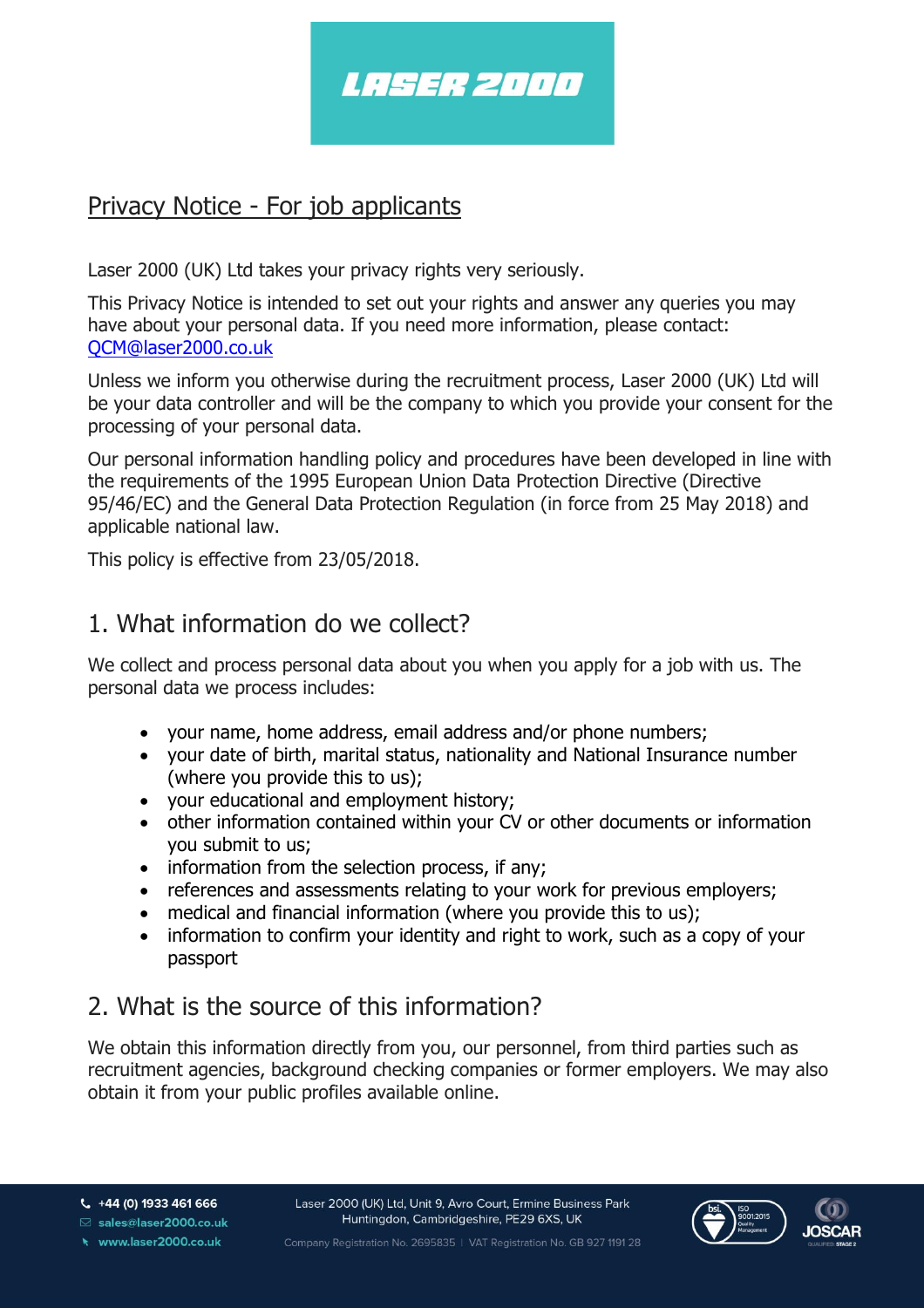

#### 3. How do we use this information and what is the legal basis for this use?

We process the personal data listed in paragraph 1 above for the following purposes only in accordance with our legitimate interests:

- to enable us to comply with our legal and regulatory obligations;
- to make recruitment decisions;
- to prevent and detect fraud and other wrongdoing;
- to establish, exercise or defend our legal rights; and
- to manage risk

#### 4. With whom and where will we share your personal data?

We may share your personal data with our professional advisors such as our auditors and external legal and financial advisors.

Personal data may be shared with government authorities and/or law enforcement officials if mandated by law or if needed for the legal protection of our legitimate interests in compliance with applicable laws.

If any part of our business is sold or integrated with another business, your details may be disclosed to our advisors and those of any prospective purchaser and would be passed to the new owners of the business.

#### 5. How long will you keep my personal data?

We will not keep your personal information for longer than is necessary and will only retain the personal information that is necessary to fulfil the purpose. We are also required to retain certain information by law or if it is reasonably necessary to meet regulatory requirements, resolve disputes, prevent fraud and abuse, or enforce our terms and conditions.

We will keep the personal data connected to your job application (including any interview records) for 1 year from the date of their creation by Laser 2000 (UK) Ltd or receipt from you. If your application is successful and you become a member of staff, we will provide you with a copy of the Staff Privacy Notice. The retention periods referred to therein will apply to your personal data during your employment.